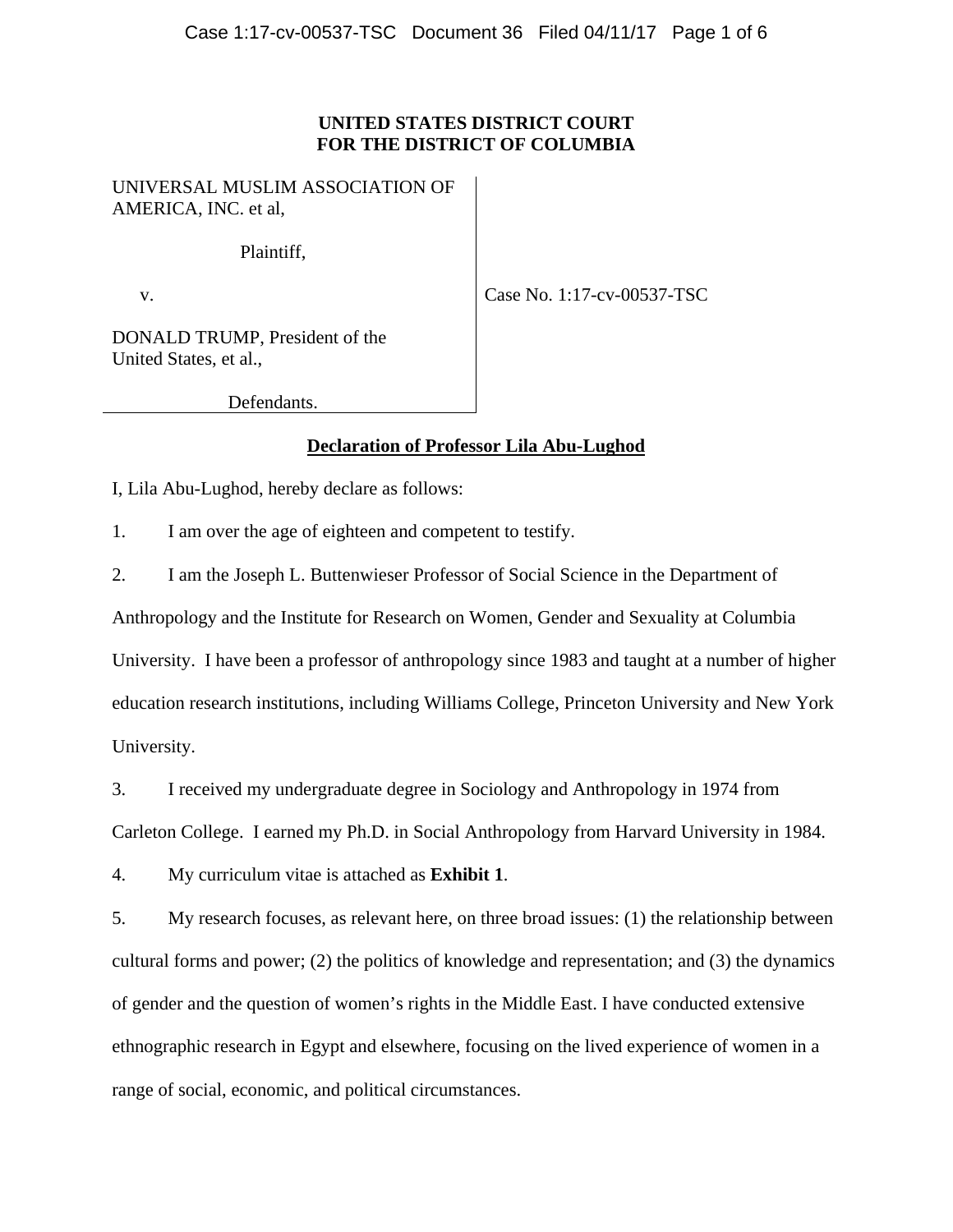#### Case 1:17-cv-00537-TSC Document 36 Filed 04/11/17 Page 2 of 6

6. I have published extensively on how Muslim women are portrayed in western society. I rely on my research and excerpts from my prior publications, including chapter 4 of *Do Muslim Women Need Saving?* (Harvard University Press 2013), titled *Seductions of the "Honor Crime"* (**Exhibit 2**), and *The cross-publics of ethnography: The case of 'the Muslimwoman'* (**Exhibit 3**), in making this declaration. This book chapter and article discuss from a scholarly perspective the origins and uses of the term "honor crime."

7. I have also considered the other documents that are referenced or cited in this report.

### **Introduction**

8. The text of the first provision of President Trump's January 27, 2017, entitled "Executive Order Protecting The Nation From Foreign Terrorist Entry Into The United States," cites the practice of "honor killings" (or "honor crimes") as justification for the exclusion of persons originating from certain Muslim-majority countries from the United States. Section 1 states that: "[T]he United States should not admit those who engage in acts of bigotry and hatred (including 'honor killings,' other forms of violence against women, or the persecution of those who practice religions different from their own) …."

9. The reference to "honor killings" is repeated in section 11(iii) of President Trump's March 6, 2017, executive order of the same name. Section 11 requires the acquisition and dissemination of "information regarding the number and types of acts of gender-based violence against women, including so-called "honor killings," in the United States by foreign nationals." The executive order specifies that this information is to be gathered for the purported reason of "be[ing] more transparent with the American people."

10. These references to honor killings in both executive orders seek to justify travel restrictions by linking violence against women to the specific groups targeted by the executive

2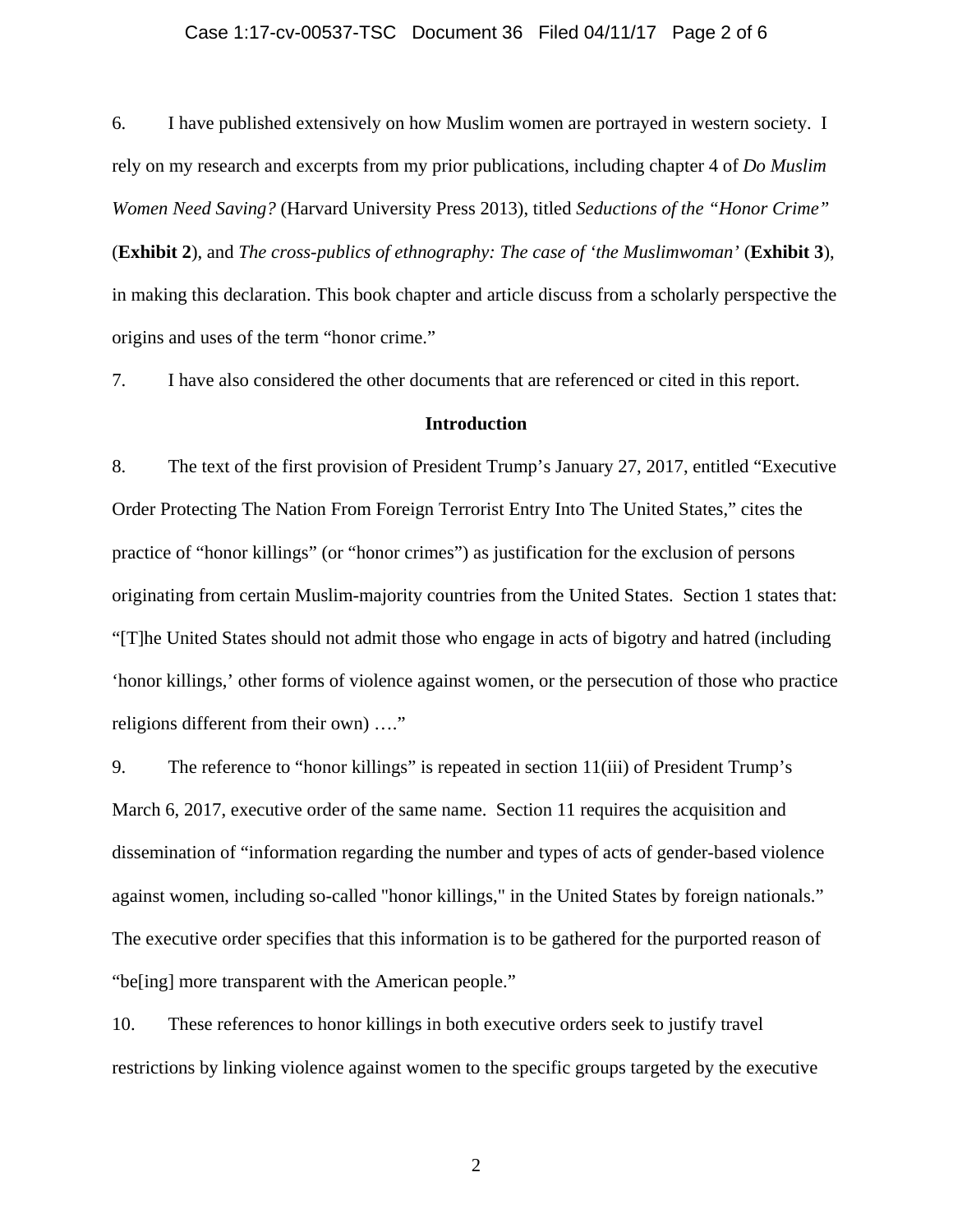#### Case 1:17-cv-00537-TSC Document 36 Filed 04/11/17 Page 3 of 6

orders. My research has demonstrated that the term "honor killing," or "honor crime," has become a means of signaling a class of violence purportedly linked to Islam and committed by Muslim men. I have also demonstrated that invocation of "honor crimes" has become a way of stigmatizing and demeaning Islam as a faith and Muslim men as a group as uncivilized and dangerous. In this way, rhetoric about "honor killing" or "honor crime" is a means of implicitly but powerfully conjuring negative and misleading stereotypes about Islam and Muslims.

11. It bears noting here that the use of pejorative stereotypes about Muslims is not limited to the face of the two executive orders. On December 7, 2015, then-presidential candidate Donald Trump called for a "total and complete shutdown of Muslims entering the United States" and asserted by way of justification that Islamic law authorizes "unthinkable acts that pose great harm to  $\ldots$  women."<sup>1</sup>

# **The term "honor killings" is rooted in and reflects a perjorative and misleading stereotype about Muslims**

12. The terms "honor killing" and "honor crime" have been defined as "the killing of a woman by her relatives for violation of a sexual code in the name of restoring family honor." **Exhibit 2,** at 113. These terms demarcate a culturally specific form of violence, distinct from other forms of domestic or intimate partner violence. **Exhibit 2**, at 119-20. By contrast, violence committed by men against women in the United States, while regrettably pervasive, is rarely or never characterized in terms of the culture or religion of perpetrators. *Id.* 

13. In particular, my study of the use of the term "honor killing" suggests that the news stories, reports, and political positions that invoke that term almost always link such crimes

 $\overline{a}$ 

<sup>&</sup>lt;sup>1</sup> Donald J. Trump, *Donald J. Trump Statement on Preventing Muslim Immigration*, DONALDJTRUMP.COM (Dec. 7, 2015), https://www.donaldjtrump.com/press-releases/donaldj.-trump-statement-on-preventing-muslim-immigration.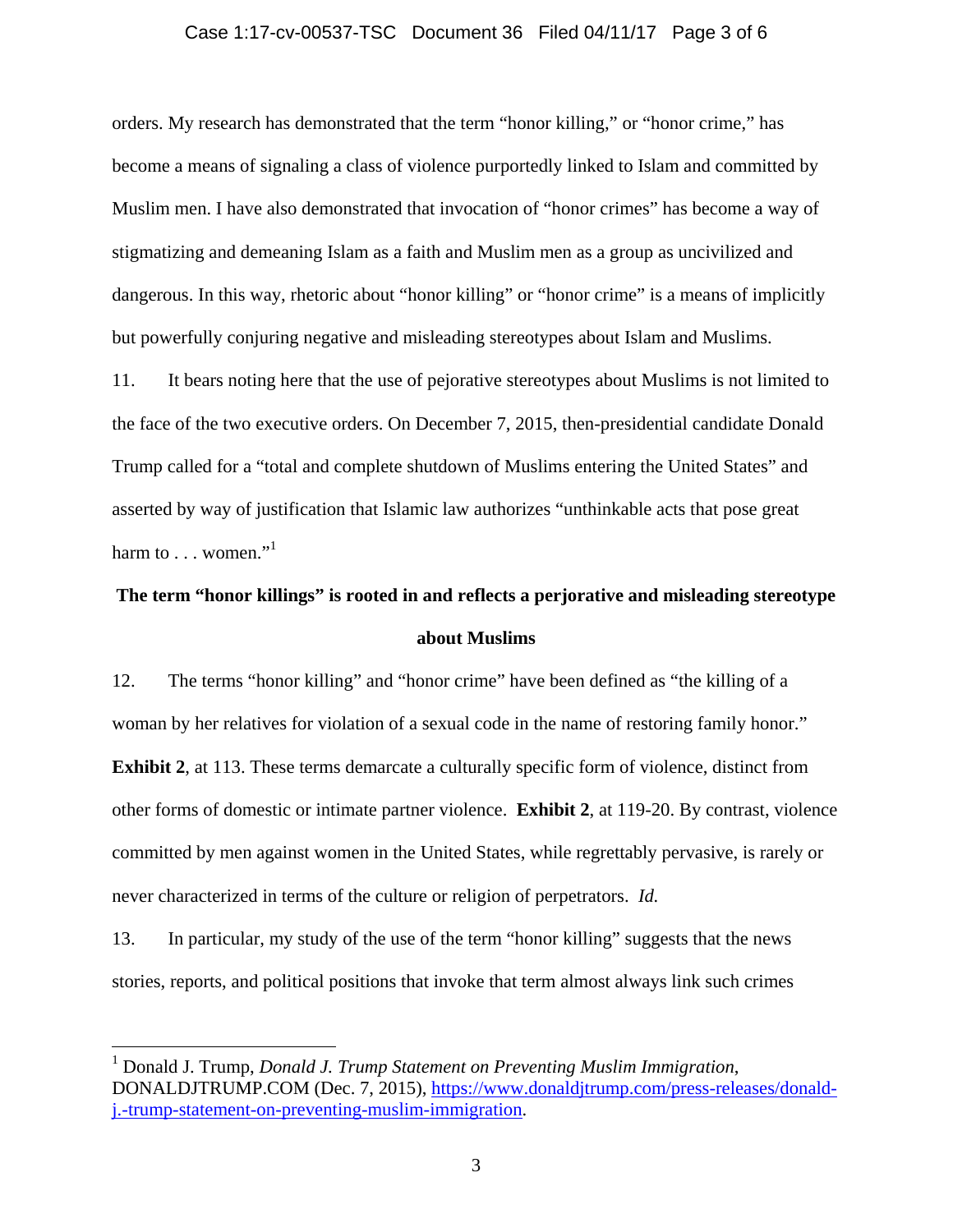#### Case 1:17-cv-00537-TSC Document 36 Filed 04/11/17 Page 4 of 6

specifically to Islam. Other scholars who have studied the manner in which the term "honor killing" is invoked find the same assumed connection to Islam and Muslim identity. $2^2$ 

14. Neither Islamic law nor its religious authorities, however, uniformly or consistently condone honor crimes. **Exhibit 2**, at 114. Rather, in my experience as an anthropologist in the Middle East, I have commonly seen Islam and Islamic law explicitly invoked against gender violence. **Exhibit 2**, at 139. Moreover, there is nothing characteristically "Muslim" or "Islamic" about the observed incidence of violent and abusive behavior against women. Such reprehensible conduct is observed in Christian-majority countries, such as the United States, and in many, if not all, national contexts with equally dismaying frequency.

15. Rather than conveying an accurate implication, the term "honor killing" is a way of misleadingly categorizing violence against women as a quintessentially Muslim problem. It is therefore a way of portraying Muslim communities as deficient, backward and prone to violence. As such, the term "honor crime" is commonly invoked by individuals and groups with an anti-Muslim agenda because it reinforces the stigmatization of Muslims as violent and backward.. **Exhibit 2**, at 125; see also **Exhibit 3**, at 598. It is a rhetorical strategy "that works through fantasy to attach people to a set of values they are made to associate strictly with modernity and the West." **Exhibit 2**, at 121.

16. In my experience as an anthropologist, working in a range of Muslim societies, and listening closely to the stories and travails of Muslim women, the idea that Islam is distinctively to blame for violence against women is false. **Exhibit 2**, at 120-21.

 $\overline{a}$ 

<sup>2</sup> See, e.g., Leti Volpp, *Blaming Culture for Bad Behavior*, 12 Yale J.L. & Human. 89, 103 (2000) (noting how media reporting characterizes "honor crimes" as related to "Muslim mores"); Juliane Hammer, *Center Stage: Gendered Islamophobia and Muslim Women*, in *Islamophobia in America* 107-44 (Carl W. Ernst, ed. 2010).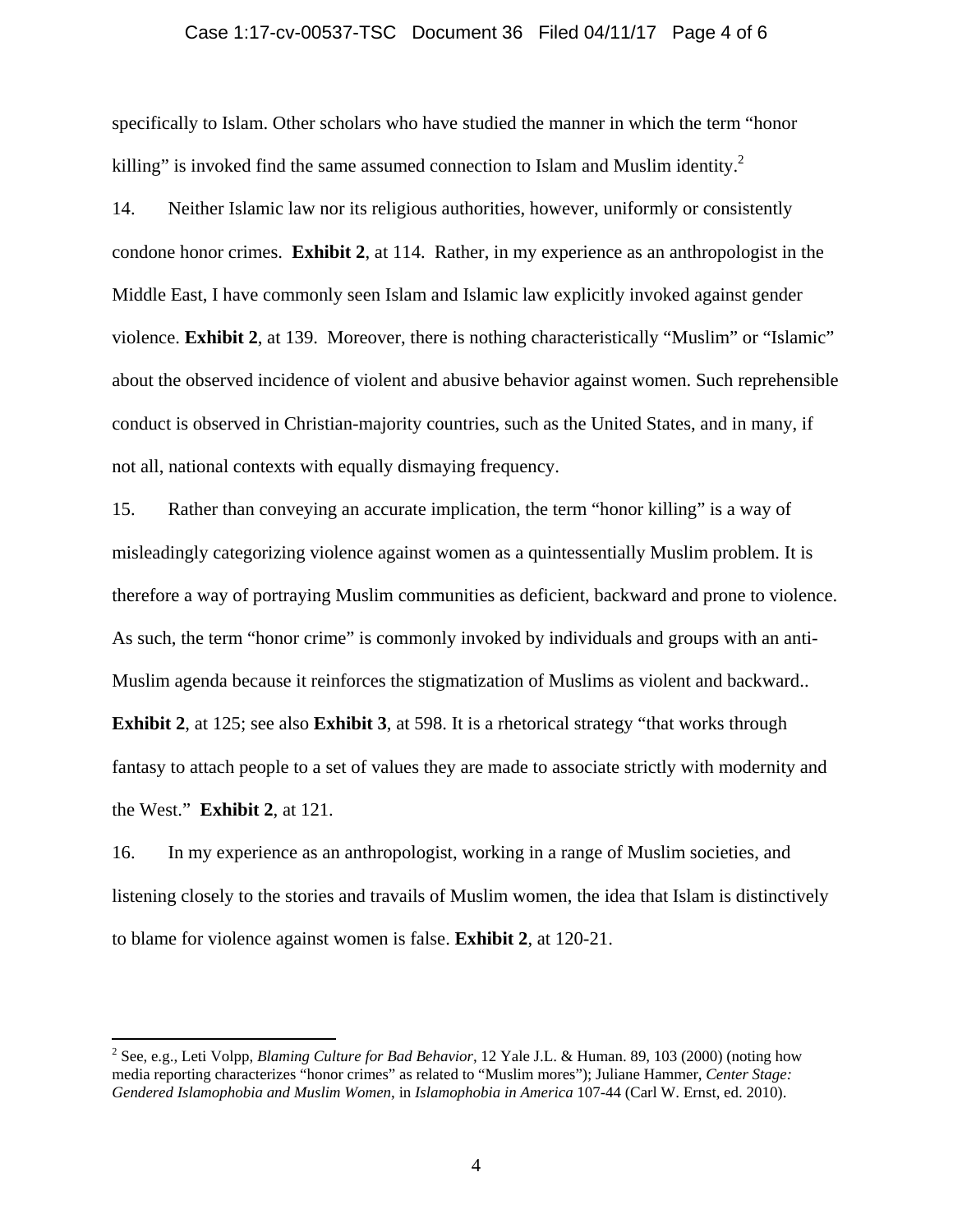#### Case 1:17-cv-00537-TSC Document 36 Filed 04/11/17 Page 5 of 6

17. As I have explained in my scholarship, the portrayal of Muslim women as oppressed, socially subordinate individuals within their society serves as a way of condemning the "dangerous Muslim man." **Exhibit 2**, at 118-20. The term "honor killing" ignores the realities and complexities of the women themselves, who face many different challenges and many forms of violence (often as a result of state action or inaction, rather than because of culture or family).

18. The term "honor killing" is often a post hoc designation that reflects the biases and assumptions of the observer rather than the facts of specific incidences of tragic violence. In Chapter 4 of *Do Muslim Women Need Saving?*, I give the example of the February 2005 murder of a young woman, Hatun Sürücü, in Berlin. According to Dr. Katherine Ewing, an anthropologist and director of Columbia University's Institute for Religion, Culture and Public Life who authored a study called *Stolen Honor: Stigmatizing Muslim Men in Berlin* (Stanford University Press 2008), based on ethnographic research on Turks in Germany, Sürücü's tragic death led to a "media frenzy" about a "spate of honor killings" and allowed politicians to "tar the Muslim community." Yet careful investigation of Sürücü's life suggests other causes than a concern for "honor." That investigation revealed the so-called "spate" of killings as a post hoc classification of murders that largely did not fit the description of "honor killings." It also exposed public blaming of Islam that ignored the fact that the Islamic Council in Berlin roundly condemned Sürücü's murder. In this case, Professor Ewing explains that invocation of concern about honor killings has "come to stand in for Germans' fears of an untamed parallel society in their midst." **Exhibit 2**, at 132-34.

19. The invocation of the term "honor killing," I have therefore concluded, is a way of stigmatizing Muslim (and especially Muslim men) as a backward and violent group.

5